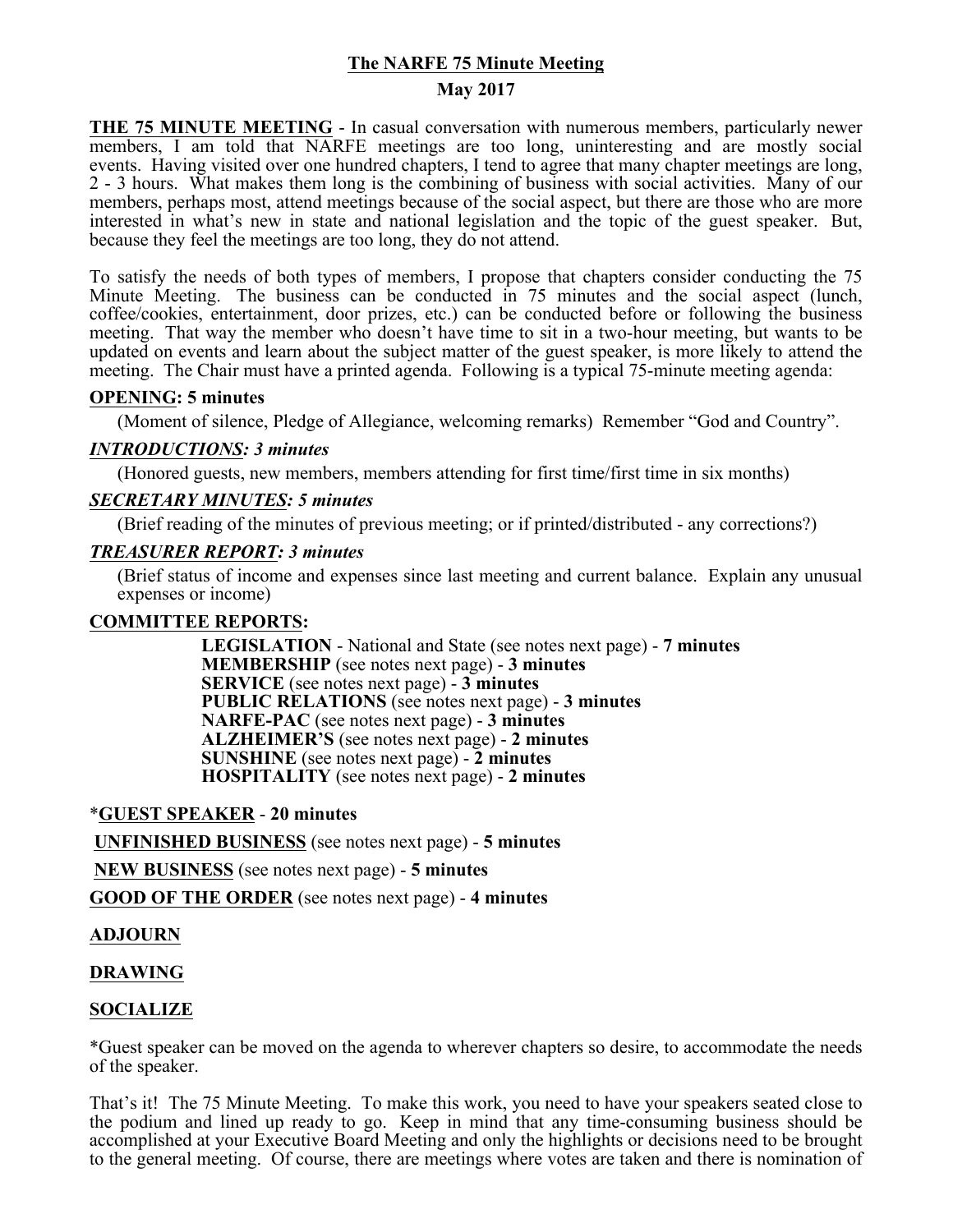**1.** It is very important to have reports at every meeting, particularly legislation and membership. The following are suggestions on subject matter to discuss for each category

## **2. NATIONAL LEGISLATION REPORT - present at least one of the following:**

- a. Update on bills e.g., Premium Conversion, GPO, WEP Cosponsors on each.
- b. Scheduled meetings with Congressmen.
- c. Write letters to Representatives on a particular bill. Bring a form letter ( copied from the NARFE website) to meeting for members to use/copy.
- d. Explain a bill, e.g., premium conversion; give details of bill—many members do not know.
- e. Summarize the Hotline from National.
- f. Alert members on actions Congress is proposing that will adversely affect federal workers and retirees; encourage phone calls using toll-free number to Capitol Hill, 866-220-0044.
- g. Review NARFE's legislative agenda for the  $115<sup>th</sup>$  Congress there are over 50 items review a few at each meeting.

## **3. STATE LEGISLATION REPORT - present at least one of the many issues that affect federal retirees or seniors in CA.**

## **4. MEMBERSHIP - present at least two or three of the following:**

- a. Review the monthly M112 computer printout AND/OR THE Online Activity Module (OAM):
	- (1) Identify new members assigned to chapter; send them a letter of welcome; invite them to attend an upcoming meeting.
	- (2) Identify members dropped for non-renewal assign someone to follow-up on these members; encourage them to renew; determine reason for not renewing.
	- (3) Identify potential new members assign someone to contact these persons and convince them to join NARFE.
	- (4) Identify members whose annual dues are forthcoming assign someone to give a gentle reminder to renew their dues and how important their membership is to NARFE; encourage them to go on dues withholding.
	- (5) Identify those members who transferred into your chapter from another chapter and send letter of welcome and encourage attending an upcoming meeting.
- b. Advise membership of total chapter members and how many gained and lost since last meeting.
- c. Encourage a membership drive something reasonable, e.g., 10 members over six months.
- d. Encourage a reinstatement drive of members who were dropped for non-renewal and again, something realistic, e.g., reinstate 3/4ths of those dropped.

## **5. SERVICE - present at least one of the following:**

- a. Explain and advise membership to fill out form F-100 (order enough copies for every member).
- b. Brief membership on information contained on the National website, under "Federal Benefits"
- c. Apprize membership of the toll-free number at OPM (888-767-6738) and the best hours and days of the week to contact OPM, when needed.
- d. Remind members how to contact the Service Officer and what the Service Officer can do for the member.

## **6. PUBLIC RELATIONS - present at least one of the following:**

- a. Address PR articles and announcements in newspapers, e.g., announcement of chapter meeting; pictures and articles of presentation of Alzheimer's checks; pictures and articles on participation in Meals on Wheels, Food Bank, March of Dimes, etc.
- b. Advertise NARFE, e.g., place NARFE posters, at federal agencies (with permission), senior centers, grocery stores, post office, dental office, medical facilities, libraries, etc.
- c. Establish a NARFE booth at a county fair or health fair to advertise NARFE. Advertise a drawing for a free membership. Your DVP or the Federation Public Relations Chair may grant the Chapter a gift membership.
- d. Address Matching Funds, wherein one half the cost of advertising NARFE in innovative ways will be provided by National Headquarters via endorsement by your federation president.